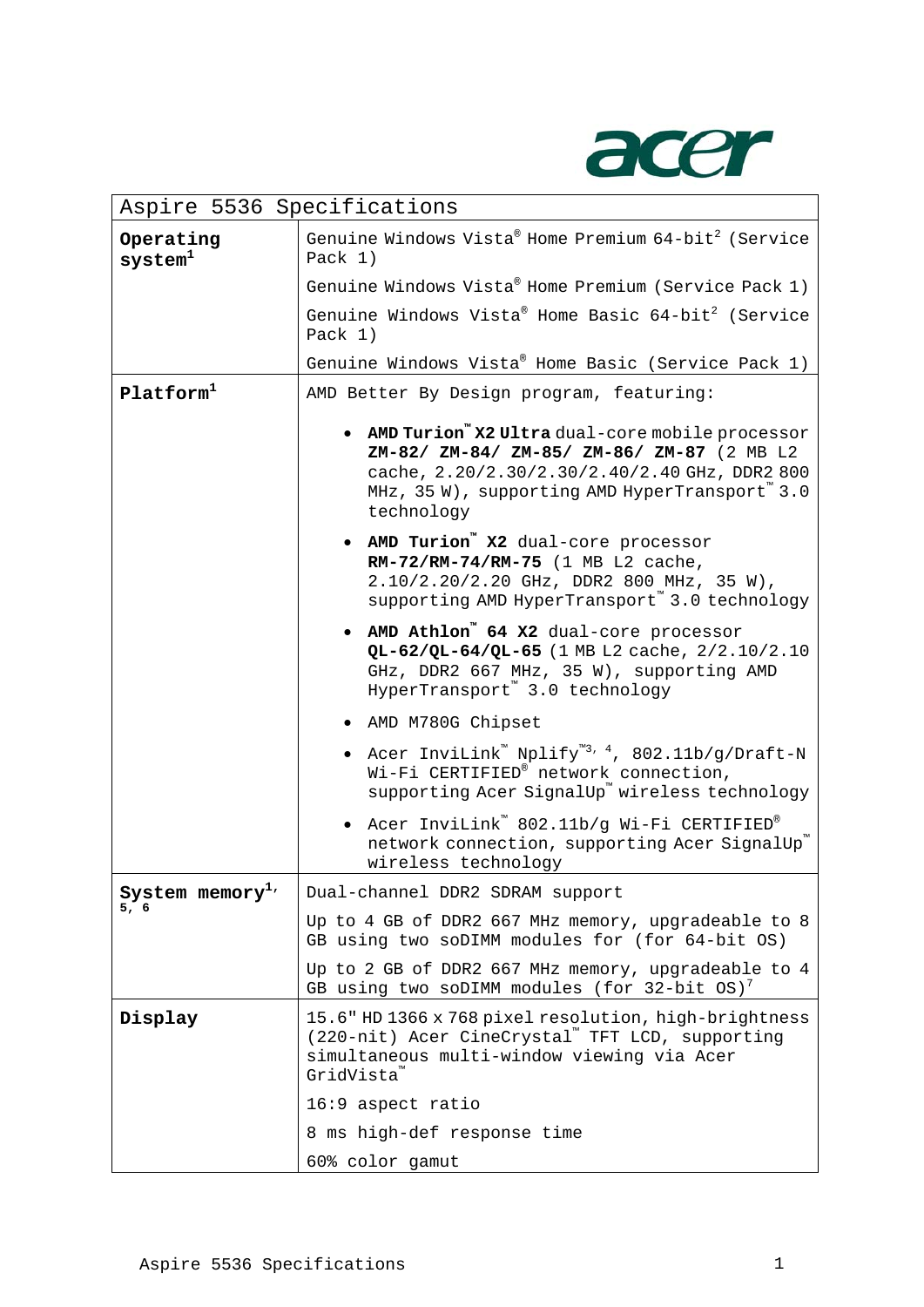| Aspire 5536 Specifications |                                                                                                                                                                                                                                                                                                                         |
|----------------------------|-------------------------------------------------------------------------------------------------------------------------------------------------------------------------------------------------------------------------------------------------------------------------------------------------------------------------|
| Graphics                   | ATI Radeon" HD 3200 Graphics with up to 2048 <sup>8</sup> MB of<br>HyperMemory" (256 MB of dedicated system memory, up<br>to 1792 MB of shared system memory), supporting<br>Unified Video Decoder (UVD), OpenEXR High<br>Dynamic-Range (HDR) technology, Shader Model 4.0,<br>Microsoft® DirectX® 10.0                 |
|                            | Dual independent display support                                                                                                                                                                                                                                                                                        |
|                            | 16.7 million colors                                                                                                                                                                                                                                                                                                     |
|                            | External resolution/refresh rate:                                                                                                                                                                                                                                                                                       |
|                            | • 2048 x 1536: 75/60 Hz                                                                                                                                                                                                                                                                                                 |
|                            | • 1920 x 1440: 85/75/60 Hz                                                                                                                                                                                                                                                                                              |
|                            | • 1920 x 1200: 75/60 Hz                                                                                                                                                                                                                                                                                                 |
|                            | • 1920 x 1080: 100/85/75/60 Hz                                                                                                                                                                                                                                                                                          |
|                            | • $1680 \times 945: 100/85/75/60 Hz$                                                                                                                                                                                                                                                                                    |
|                            | • 1600 x 1200: 120/100/85/75/60 Hz                                                                                                                                                                                                                                                                                      |
|                            | • 1600 x 900: 120/100/85/75/60 Hz                                                                                                                                                                                                                                                                                       |
|                            | • $1400 \times 1050: 85/75/60 Hz$                                                                                                                                                                                                                                                                                       |
|                            | • 1366 x 768: 85/75/60 Hz                                                                                                                                                                                                                                                                                               |
|                            | • 1280 x 1024: 120/100/85/75/60 Hz                                                                                                                                                                                                                                                                                      |
|                            | • 1280 x 960: 85/75/60 Hz                                                                                                                                                                                                                                                                                               |
|                            | • 1280 x 768: 85/75/60 Hz                                                                                                                                                                                                                                                                                               |
|                            | • 1280 x 720: 100/85/75/60 Hz                                                                                                                                                                                                                                                                                           |
|                            | 1024 x 768: 120/100/85/75/60 Hz                                                                                                                                                                                                                                                                                         |
|                            | 800 x 600: 120/100/85/72/60 Hz                                                                                                                                                                                                                                                                                          |
|                            | MPEG-2/DVD decoding                                                                                                                                                                                                                                                                                                     |
|                            | WMV9 (VC-1) and H.264 (AVC) decoding                                                                                                                                                                                                                                                                                    |
|                            | HDMI" (High-Definition Multimedia Interface) with<br>HDCP (High-bandwidth Digital Content Protection)<br>support                                                                                                                                                                                                        |
|                            | Acer Arcade" Deluxe featuring Acer CinemaVision" and<br>Acer ClearVision <sup>"</sup> technologies <sup>9</sup>                                                                                                                                                                                                         |
| Audio                      | Dolby® <sup>10</sup> -optimized surround sound system with two<br>built-in stereo speakers                                                                                                                                                                                                                              |
|                            | Optimized 3 <sup>rd</sup> Generation Dolby Home Theater <sup>®10</sup> audio<br>enhancement, featuring Dolby® Digital Live, Dolby®<br>Pro Logic® IIx, Dolby® Headphone, Dolby® Natural Bass,<br>Dolby® Sound Space Expander, Dolby® Audio<br>Optimization, Dolby® High Frequency Enhancer<br>technologies <sup>11</sup> |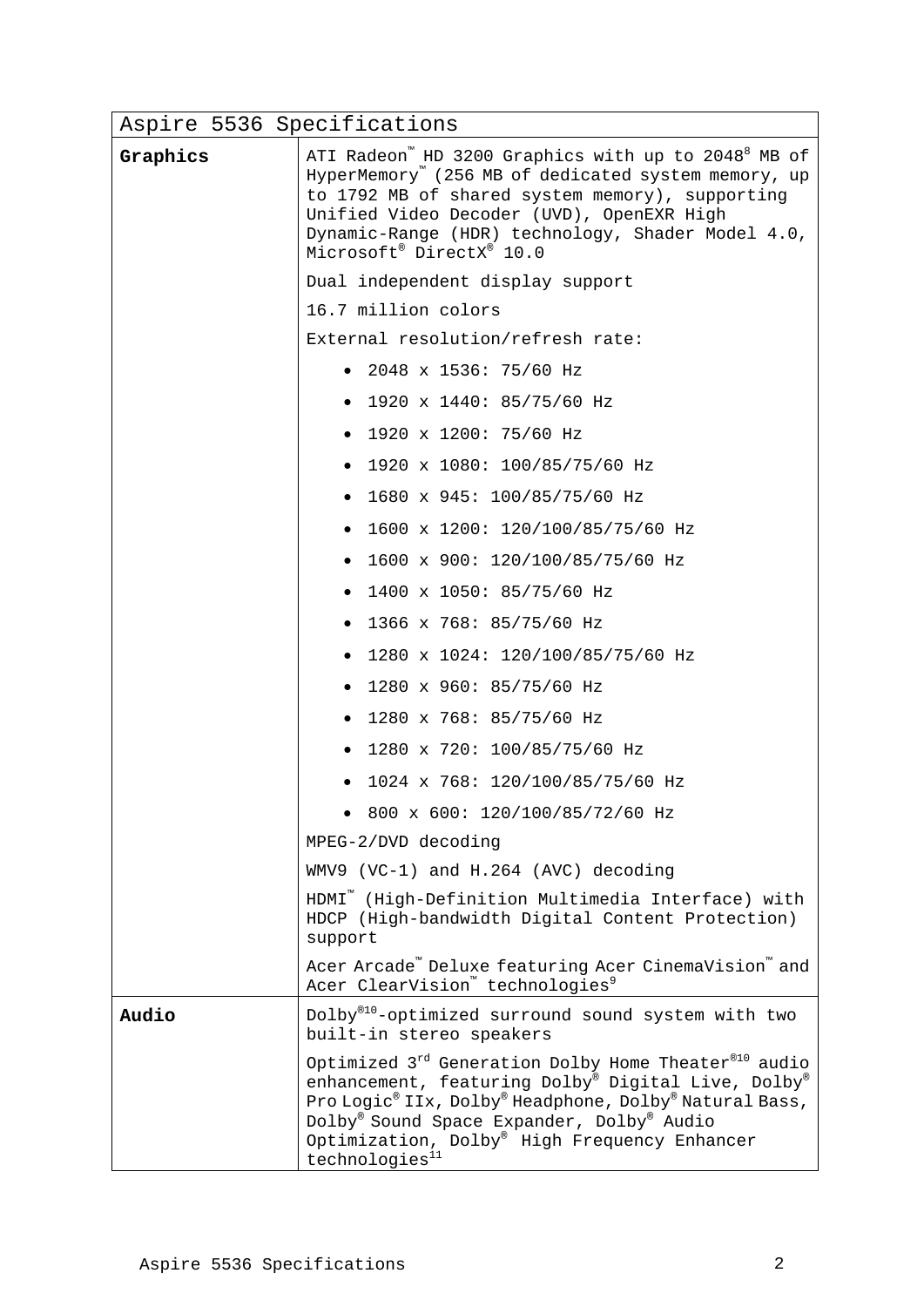| Storage<br>Optical media | True5.1-channel surround sound output<br>High-definition audio support<br>$S/PDIF$ (Sony/Philips Digital Interface) <sup>12</sup> support<br>for digital speakers<br>MS-Sound compatible<br>Built-in microphone<br>$160/250/320/500$ GB or larger hard disk drive <sup>1, 13</sup><br>Multi-in-1 card reader, supporting Secure Digital"<br>(SD) Card, MultiMediaCard (MMC), Memory Stick <sup>"</sup> (MS),<br>Memory Stick PRO" (MS PRO), xD-Picture Card" (xD)<br>8X DVD-Super Multi double-layer drive:<br>· Read: 24X CD-ROM, 24X CD-R, 24X CD-RW, 8X<br>DVD-ROM, 8X DVD-R, 8X DVD+R, 6X DVD-ROM DL<br>(double-layer), 6X DVD-R DL (double-layer), 6X<br>DVD+R DL (double-layer), 6X DVD-RW, 6X DVD+RW,<br>5X DVD-RAM |
|--------------------------|----------------------------------------------------------------------------------------------------------------------------------------------------------------------------------------------------------------------------------------------------------------------------------------------------------------------------------------------------------------------------------------------------------------------------------------------------------------------------------------------------------------------------------------------------------------------------------------------------------------------------------------------------------------------------------------------------------------------------|
|                          |                                                                                                                                                                                                                                                                                                                                                                                                                                                                                                                                                                                                                                                                                                                            |
|                          |                                                                                                                                                                                                                                                                                                                                                                                                                                                                                                                                                                                                                                                                                                                            |
|                          |                                                                                                                                                                                                                                                                                                                                                                                                                                                                                                                                                                                                                                                                                                                            |
|                          |                                                                                                                                                                                                                                                                                                                                                                                                                                                                                                                                                                                                                                                                                                                            |
|                          |                                                                                                                                                                                                                                                                                                                                                                                                                                                                                                                                                                                                                                                                                                                            |
|                          |                                                                                                                                                                                                                                                                                                                                                                                                                                                                                                                                                                                                                                                                                                                            |
|                          |                                                                                                                                                                                                                                                                                                                                                                                                                                                                                                                                                                                                                                                                                                                            |
|                          |                                                                                                                                                                                                                                                                                                                                                                                                                                                                                                                                                                                                                                                                                                                            |
| drive                    |                                                                                                                                                                                                                                                                                                                                                                                                                                                                                                                                                                                                                                                                                                                            |
|                          | • Write: 24X CD-R, 16X CD-RW, 8X DVD-R, 8X DVD+R,<br>4X DVD-R DL (double-layer), 4X DVD+R DL<br>(double-layer), 6X DVD-RW, 8X DVD+RW, 5X<br>DVD-RAM                                                                                                                                                                                                                                                                                                                                                                                                                                                                                                                                                                        |
| Communication            | Acer Video Conference <sup>1</sup> , featuring:                                                                                                                                                                                                                                                                                                                                                                                                                                                                                                                                                                                                                                                                            |
|                          | • Integrated Acer Crystal Eye webcam supporting<br>enhanced Acer PrimaLite" technology                                                                                                                                                                                                                                                                                                                                                                                                                                                                                                                                                                                                                                     |
|                          | . Optional Acer Xpress VoIP phone                                                                                                                                                                                                                                                                                                                                                                                                                                                                                                                                                                                                                                                                                          |
|                          | WLAN <sup>1, 4</sup> : Acer InviLink <sup>"</sup> Nplify <sup>"3</sup> 802.11b/g/Draft-N<br>Wi-Fi CERTIFIED® network connection, supporting Acer<br>SignalUp <sup>"</sup> wireless technology                                                                                                                                                                                                                                                                                                                                                                                                                                                                                                                              |
|                          | WLAN <sup>1, 4</sup> : Acer InviLink <sup>"</sup> 802.11b/g Wi-Fi CERTIFIED®<br>network connection, supporting Acer SignalUp<br>wireless technology                                                                                                                                                                                                                                                                                                                                                                                                                                                                                                                                                                        |
|                          | $W$ PAN <sup>1</sup> : Bluetooth <sup>®</sup> 2.0+EDR (Enhanced Data Rate)                                                                                                                                                                                                                                                                                                                                                                                                                                                                                                                                                                                                                                                 |
|                          | LAN: Gigabit Ethernet, Wake-on-LAN ready                                                                                                                                                                                                                                                                                                                                                                                                                                                                                                                                                                                                                                                                                   |
|                          | Modem: 56K ITU V.92 with PTT approval <sup>14</sup> , Wake-on-Ring<br>ready                                                                                                                                                                                                                                                                                                                                                                                                                                                                                                                                                                                                                                                |
| Privacy control          | Acer Bio-Protection fingerprint solution <sup>1</sup> ,<br>featuring Windows® logon, computer protection, Acer<br>FingerLaunch, ProfileLaunch, MusicLaunch, Password<br>Bank, MyLaunch, FingerNav<br>BIOS user, supervisor, HDD passwords<br>Kensington lock slot                                                                                                                                                                                                                                                                                                                                                                                                                                                          |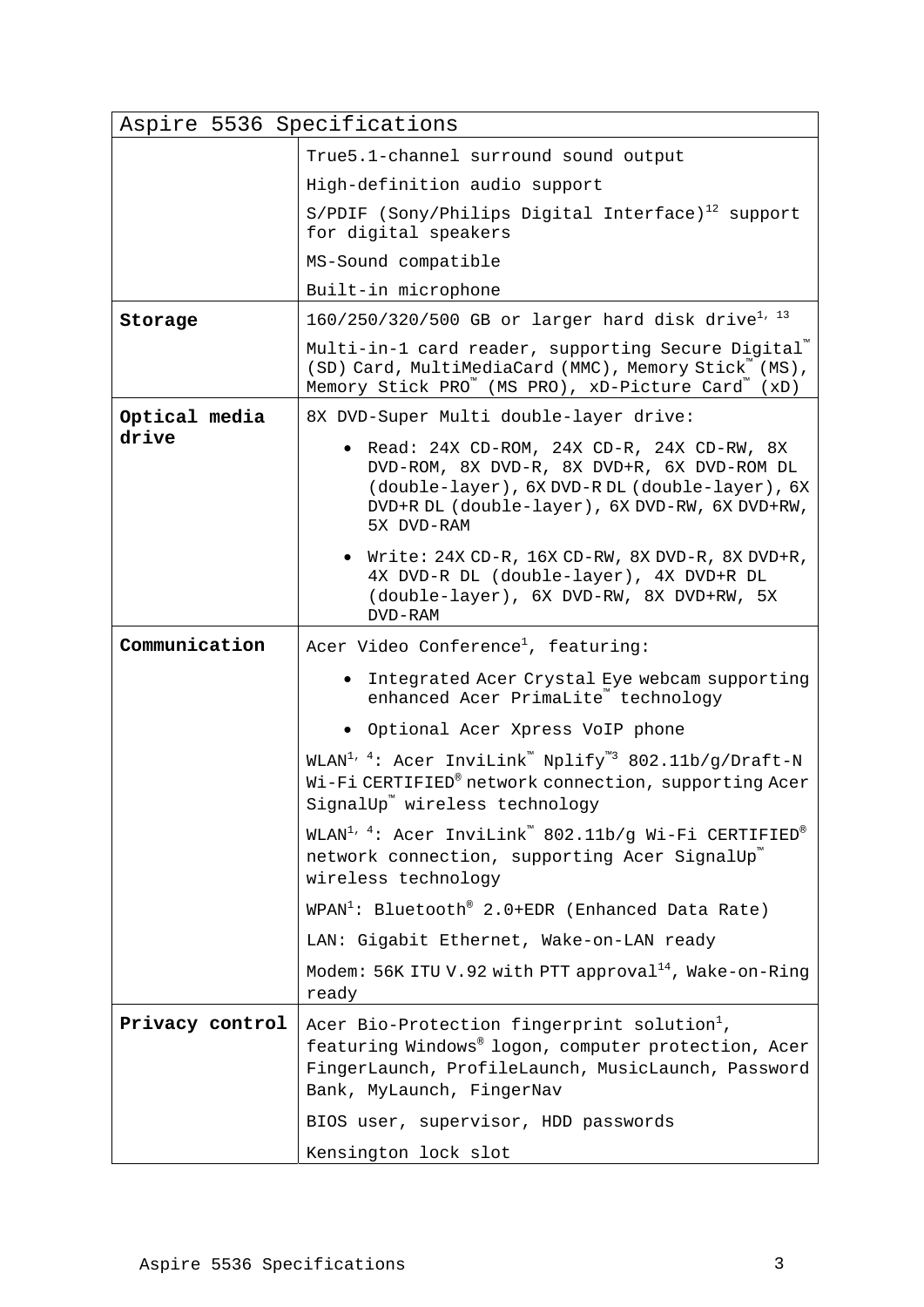| Aspire 5536 Specifications    |                                                                                                                                                   |
|-------------------------------|---------------------------------------------------------------------------------------------------------------------------------------------------|
| Dimensions and<br>weight $^1$ | 383 (W) x 250 (D) x 26/37 (H) mm (15.1 x 9.9 x 1.03/1.5<br>inches)                                                                                |
|                               | 2.8 kg (6.16 lbs.) with 6-cell battery pack                                                                                                       |
| Power                         | ACPI 3.0 CPU power management standard: supports<br>Standby and Hibernation power-saving modes                                                    |
|                               | 48.8 W 4400 mAh 6-cell Li-ion battery pack:                                                                                                       |
|                               | • 3-hour battery life <sup>15</sup>                                                                                                               |
|                               | 2.5-hour rapid charge system-off, 3.5-hour<br>charge-in-use                                                                                       |
|                               | 3-pin 65 W AC adapter                                                                                                                             |
|                               | ENERGY STAR® 5.0                                                                                                                                  |
| Special keys and<br>controls  | 103-/104-/107-key keyboard, with inverted "T" cursor<br>layout, 1.8 mm (minimum) key travel                                                       |
|                               | Multi-gesture touchpad pointing device, supporting:                                                                                               |
|                               | • Circular-motion scrolling                                                                                                                       |
|                               | • Pinch-action zoom                                                                                                                               |
|                               | • Page flip                                                                                                                                       |
|                               | Acer Bio-Protection fingerprint reader <sup>1</sup> , featuring<br>Acer FingerNav 4-way control function                                          |
|                               | 11 function keys, four cursor keys, two Windows® keys,<br>hotkey controls, independent standard numeric<br>keypad, international language support |
|                               | Easy-launch keys: Acer Backup, WLAN, Bluetooth <sup>®1</sup> ,<br>programmable, volume up/down, touchpad lock                                     |
|                               | Media keys (printed on keyboard): play/pause, stop,<br>previous, next                                                                             |
| I/O ports                     | Multi-in-1 card reader (SD <sup>"</sup> , MMC, MS, MS PRO, xD)                                                                                    |
|                               | Four USB 2.0 ports                                                                                                                                |
|                               | Acer Bio-Protection fingerprint reader <sup>1</sup>                                                                                               |
|                               | HDMI <sup>"</sup> port with HDCP support                                                                                                          |
|                               | External display (VGA) port                                                                                                                       |
|                               | Headphone/speaker/line-out jack with S/PDIF support                                                                                               |
|                               | Microphone-in jack                                                                                                                                |
|                               | Line-in jack                                                                                                                                      |
|                               | Ethernet (RJ-45) port                                                                                                                             |
|                               | Modem (RJ-11) port                                                                                                                                |
|                               | DC-in jack for AC adapter                                                                                                                         |
| Software                      | Acer Arcade" Deluxe featuring Cinema, Album, Music,<br>Acer HomeMedia, Online Media                                                               |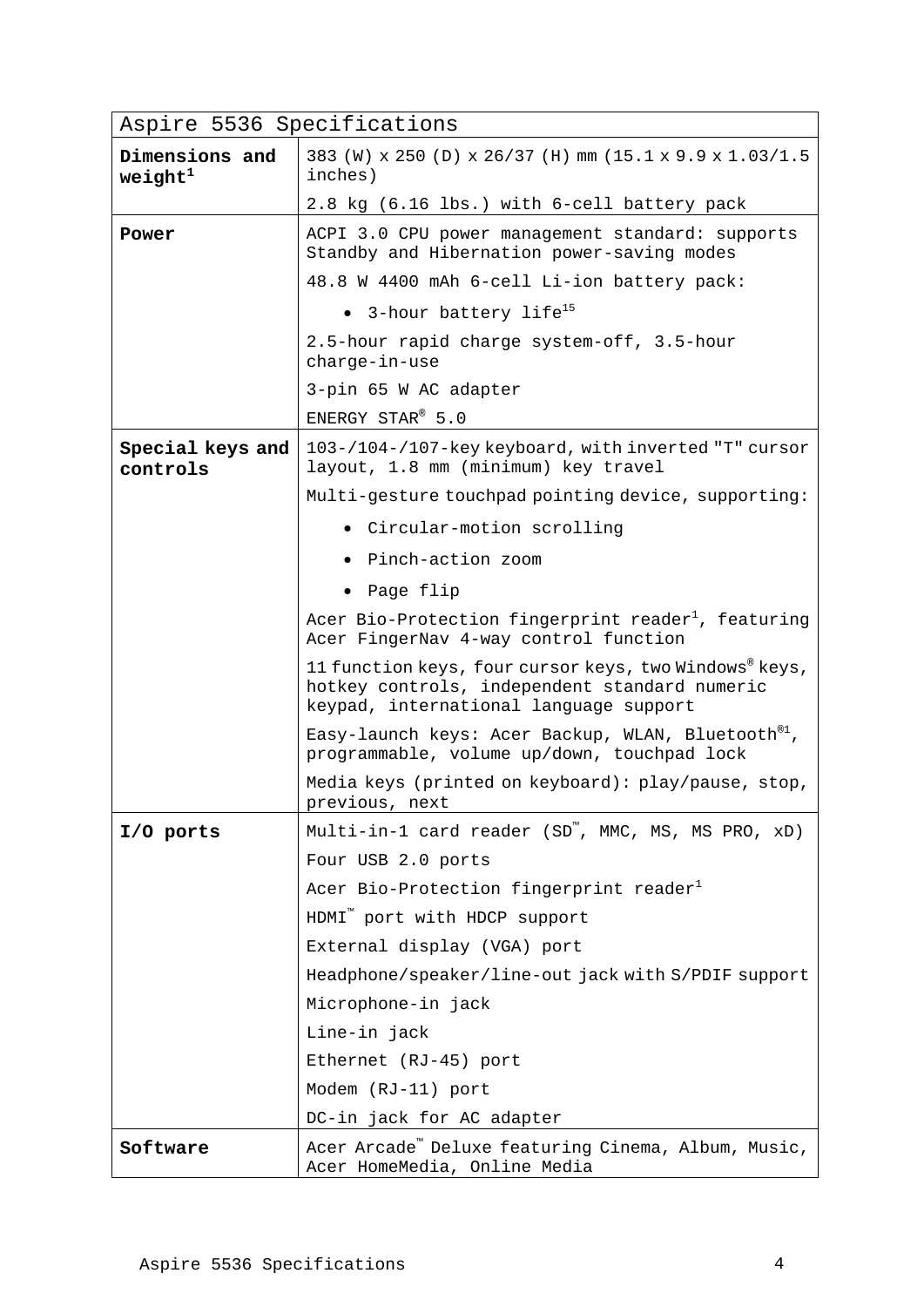| Aspire 5536 Specifications                                                                                                                                                                                                                                                                                               |                                                                                                                                   |  |
|--------------------------------------------------------------------------------------------------------------------------------------------------------------------------------------------------------------------------------------------------------------------------------------------------------------------------|-----------------------------------------------------------------------------------------------------------------------------------|--|
|                                                                                                                                                                                                                                                                                                                          | Acer Backup Manager                                                                                                               |  |
|                                                                                                                                                                                                                                                                                                                          | Acer eRecovery Management                                                                                                         |  |
|                                                                                                                                                                                                                                                                                                                          | Acer Bio-Protection <sup>1</sup>                                                                                                  |  |
|                                                                                                                                                                                                                                                                                                                          | Acer Crystal Eye <sup>1</sup>                                                                                                     |  |
|                                                                                                                                                                                                                                                                                                                          | Acer GridVista <sup>"</sup>                                                                                                       |  |
|                                                                                                                                                                                                                                                                                                                          | Acer GameZone                                                                                                                     |  |
|                                                                                                                                                                                                                                                                                                                          | Acer Game Console                                                                                                                 |  |
|                                                                                                                                                                                                                                                                                                                          | Adobe® Reader®                                                                                                                    |  |
|                                                                                                                                                                                                                                                                                                                          | Adobe Flash® Player                                                                                                               |  |
|                                                                                                                                                                                                                                                                                                                          | Google Toolbar™                                                                                                                   |  |
|                                                                                                                                                                                                                                                                                                                          | Google Desktop™                                                                                                                   |  |
|                                                                                                                                                                                                                                                                                                                          | McAfee® Internet Security Suite Trial <sup>16</sup>                                                                               |  |
|                                                                                                                                                                                                                                                                                                                          | NTI Media Maker™                                                                                                                  |  |
|                                                                                                                                                                                                                                                                                                                          | Microsoft <sup>®</sup> Works with Office Home and Student 2007<br>Trial (Service Pack 1)                                          |  |
| Optional items                                                                                                                                                                                                                                                                                                           | Acer Xpress VoIP phone and Acer Video Conference<br>Manager pack                                                                  |  |
|                                                                                                                                                                                                                                                                                                                          | 1 GB / 2 GB DDR2 667 MHz soDIMM module                                                                                            |  |
|                                                                                                                                                                                                                                                                                                                          | 6-cell Li-ion battery pack                                                                                                        |  |
|                                                                                                                                                                                                                                                                                                                          | 3-pin 65 W AC adapter                                                                                                             |  |
|                                                                                                                                                                                                                                                                                                                          | External USB floppy disk drive                                                                                                    |  |
| Warranty                                                                                                                                                                                                                                                                                                                 | One-year International Travelers Warranty (ITW)                                                                                   |  |
|                                                                                                                                                                                                                                                                                                                          | Acer recommends Windows Vista® Home Premium.                                                                                      |  |
|                                                                                                                                                                                                                                                                                                                          | 1. Specifications vary depending on model.                                                                                        |  |
| 2. 64-bit software is required to enjoy the advantages of 64-bit<br>processing.                                                                                                                                                                                                                                          |                                                                                                                                   |  |
| 3. Acer Nplify", a high-throughput wireless solution, delivers<br>superior performance and reliable connections while enabling<br>emerging voice, video and data applications. Wi-Fi CERTIFIED®, it<br>supports Acer SignalUp" wireless technology and is compliant with<br>802.11a/b/g/Draft-N and 802.11b/g standards. |                                                                                                                                   |  |
| 4. Actual throughput may vary depending on network conditions and<br>environmental factors such as network traffic or overhead,<br>building construction and access point settings.                                                                                                                                      |                                                                                                                                   |  |
| resource requirements.                                                                                                                                                                                                                                                                                                   | 5. Up to 1 GB of available system memory may be allocated for system                                                              |  |
|                                                                                                                                                                                                                                                                                                                          | 6. Shared system memory may be allocated to support graphics,<br>depending on system memory size and other factors. Actual system |  |

memory available to the operating system will be reduced by the amount of dedicated and shared system memory utilized by the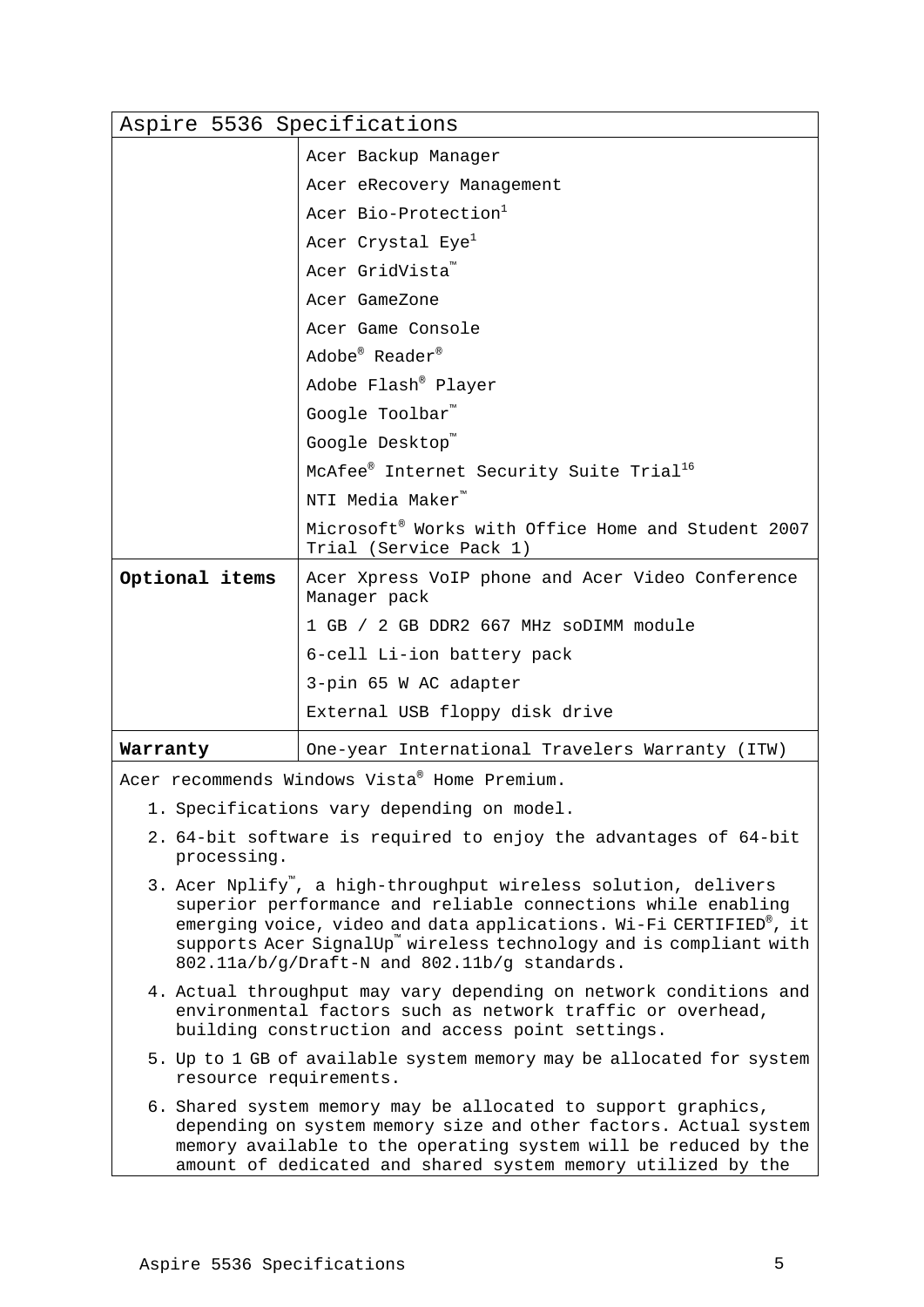## Aspire 5536 Specifications

graphics solution and resources required by the operating environment.

- 7. A 64-bit operating system is required to enjoy the ultimate performance of 4 GB memory.
- 8. For systems with 4 GB of system memory. The total graphics memory visible to the OS is less than the actual size allocated from the physical memory installed and varies depending on the configuration under a 32-bit OS.
- 9. Powered by CyberLink® technology.
- 10. Dolby® is a registered trademark of Dolby® Laboratories. Dolby Home Theater® is a trademark of Dolby® Laboratories.
- 11. Dolby® Pro Logic® and the double-D symbol are registered trademarks of Dolby® Laboratories.
- 12. Supports 7.1-channel surround sound and 2-channel stereo output (multiple streaming).
- 13. 1 GB is 1 billion bytes. Actual formatted capacity is less and may vary depending on preloaded materials and operating environment. Acer eRecovery Management utilizes up to 10 GB of the stated hard disk capacity as dedicated backup space.
- 14. PTT countries: **Asia**: China, Hong Kong, Japan, Korea, Malaysia, Singapore, Taiwan. **Europe**: Austria, Belgium, Denmark, Finland, France, Germany, Greece, Holland, Iceland, Italy, Luxembourg, Norway, Portugal, Spain, Sweden, Switzerland. **Oceania**: Australia, New Zealand. **N. America**: Canada, USA.
- 15. Your computer's battery life may vary depending on product specifications, computer settings, and applications or features launched. The listed battery life is for individual battery packs tested with MobileMark 2007 in productivity test mode and with wireless connection on. All batteries' maximum capacity will diminish with time and use.
- 16. Trial periods vary depending on the geographic region and specifications: 365-day trial for China, Hong Kong (Simplified Chinese and Traditional Chinese OS models), Taiwan and Singapore; 60-day trial for other regions.

In a continuing effort to improve the quality of our products, information in this document is subject to change without notice. Images shown are only representations of some of the configurations available for this model. Availability may vary depending on region.

As a phenomenon known to thin-film transistors (TFTs), liquid crystal displays (LCDs) commonly exhibit a small number of discoloration dots, as so-called "non-conforming pixels." This phenomenon is a limitation of TFT LCD technology, not a product defect, and as such is not covered by Acer's warranty.

© 2009. All rights reserved.

Microsoft and Windows are registered trademarks of Microsoft Corporation.

## **About Acer**

Since its founding in 1976, Acer has constantly pursued the goal of breaking the barriers between people and technology. Focused on marketing its brand-name IT products around the globe, Acer ranks as the world's No. 3 vendor for total PCs and No. 2 for notebooks, with the fastest growth among the top-five players. A profitable and sustainable Channel